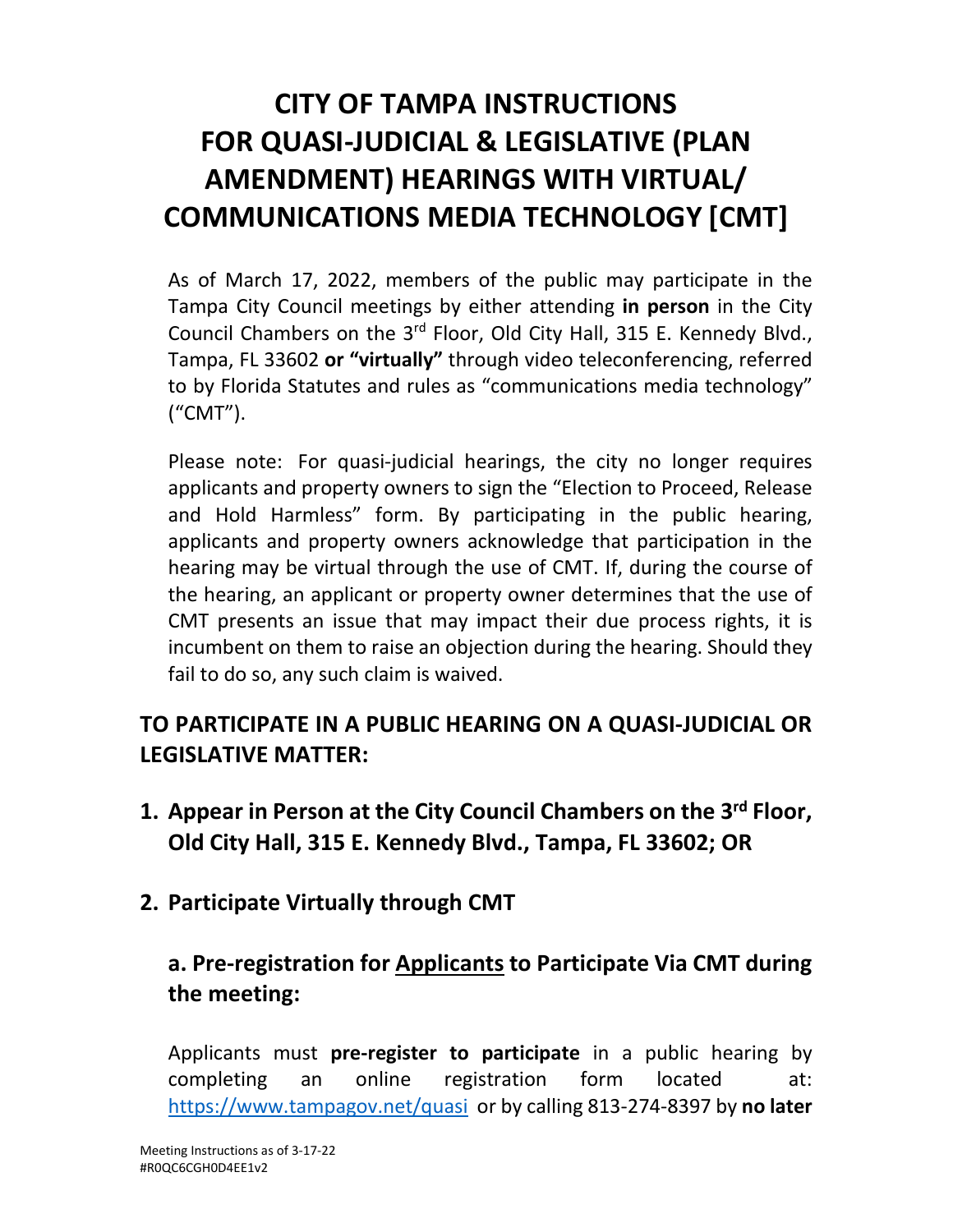**than 5:00 PM two (2) business days prior to the hearing date (e.g. by 5:00 PM on a Tuesday if the hearing is scheduled for that Thursday).** All requests must include the file number for the hearing in which you wish to participate.

## **b. Pre-registration for Witnesses and Other Interested Persons to Participate Via CMT during the meeting:**

Witnesses and other interested persons must **pre-register to participate**  in a public hearing by completing an online registration form located at: <https://www.tampagov.net/quasi>or by calling 813-274-8397 by **no later than 5:00 PM one (1) business day prior to the hearing date (e.g. by 5:00 PM on a Wednesday if the hearing is scheduled for that Thursday).** All requests must include the file number for the hearing in which you wish to participate.

#### **c. CMT Device Required in Order to Participate:**

In order to participate via CMT you must have access to a communications media device (such as a tablet or a computer equipped with a camera and microphone) that will enable you to be seen (video) and heard (audio) by the City Council and all other participants. **For these specific two-way video virtual meeting formats, cell phones and smartphones are not compatible as they will not allow you to share your camera when connected.**

**For more information about the ability to participate in the public hearings via CMT, including schedules, a link to registrations forms, and detailed instructions on how to participate through the use of CMT, see**: <https://www.tampagov.net/quasi>

# **d. SUBMISSION BY REGISTERED PARTICIPANTS OF EVIDENCE TO BE VIEWED DURING A PUBLIC HEARING ON A QUASI-JUDICIAL OR LEGISLATIVE MATTER:**

Any registered participant who wishes to show Power Point presentations, renderings, photos, and other such documents and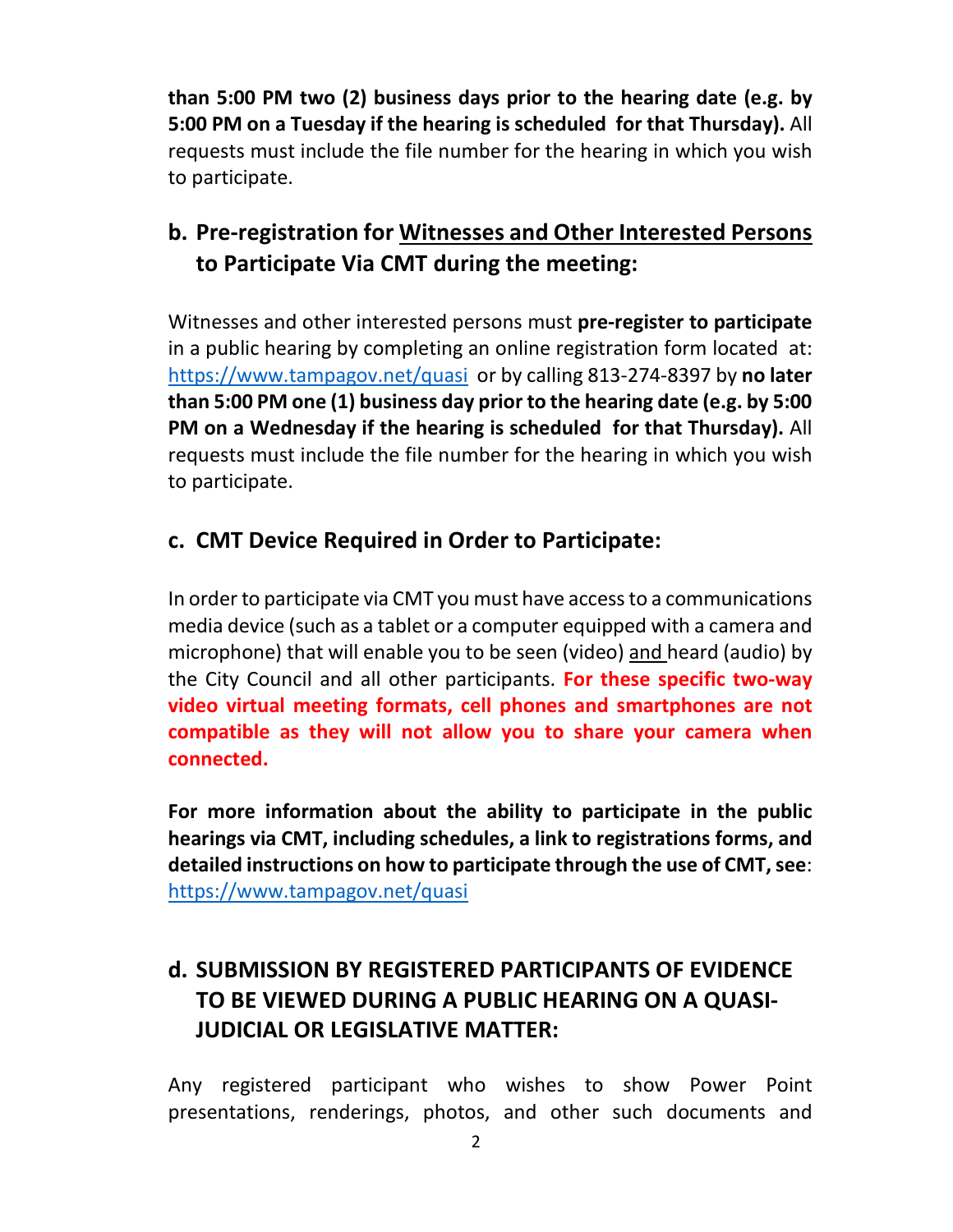evidence for viewing by the City Council and those watching the public hearing, **may elect to either share their screen during the public hearing OR submit all such evidence by:**

- Submittal via e-mail to: [CouncilQuasiSubmissions@tampagov.net;](mailto:CouncilQuasiSubmissions@tampagov.net) or
- $\triangleright$  Via U.S. Mail or physical delivery to: City Clerk 315 East Kennedy Boulevard, Tampa, FL 33602

**Registered Applicants who elect to submit all evidence must do so by no later than 5:00 PM two (2) business days prior to the hearing date and all other registered participants must do so by no later than 5:00 PM one (1) business day prior to the hearing date.** All evidence submitted for viewing at the hearing must include the file number for the hearing for which the evidence is to be considered. Applicants and all other participants who elect to submit evidence by sharing their screen at the time of the hearing must submit a complete electronic copy of all documents presented during the public hearing to [CouncilQuasiSubmissions@tampagov.net](mailto:CouncilQuasiSubmissions@tampagov.net) within 24 hours of conclusion of the hearing.

## **3. TO SEND COMMENTS IN ADVANCE VIA E-MAIL**

Interested persons who do not wish to participate in person or via CMT may e-mail written comments, petitions, letters and other documents to [CouncilQuasiBox@tampagov.net](mailto:CouncilQuasiBox@tampagov.net) (include your name, address and the file number for the hearing about which you are commenting) **by no later than 5:00 PM two (2) business days prior to the hearing date** in order for them to be included in the written record to be reviewed by the City Council.

# **4. TO READ COMMENTS DELIVERED AND RECEIVED VIA MAIL AND EMAIL**

Written comments, petitions, letters and other documents may be accessed through [https://tampagov.net/agendas.](https://tampagov.net/agendas) Scroll to the meeting